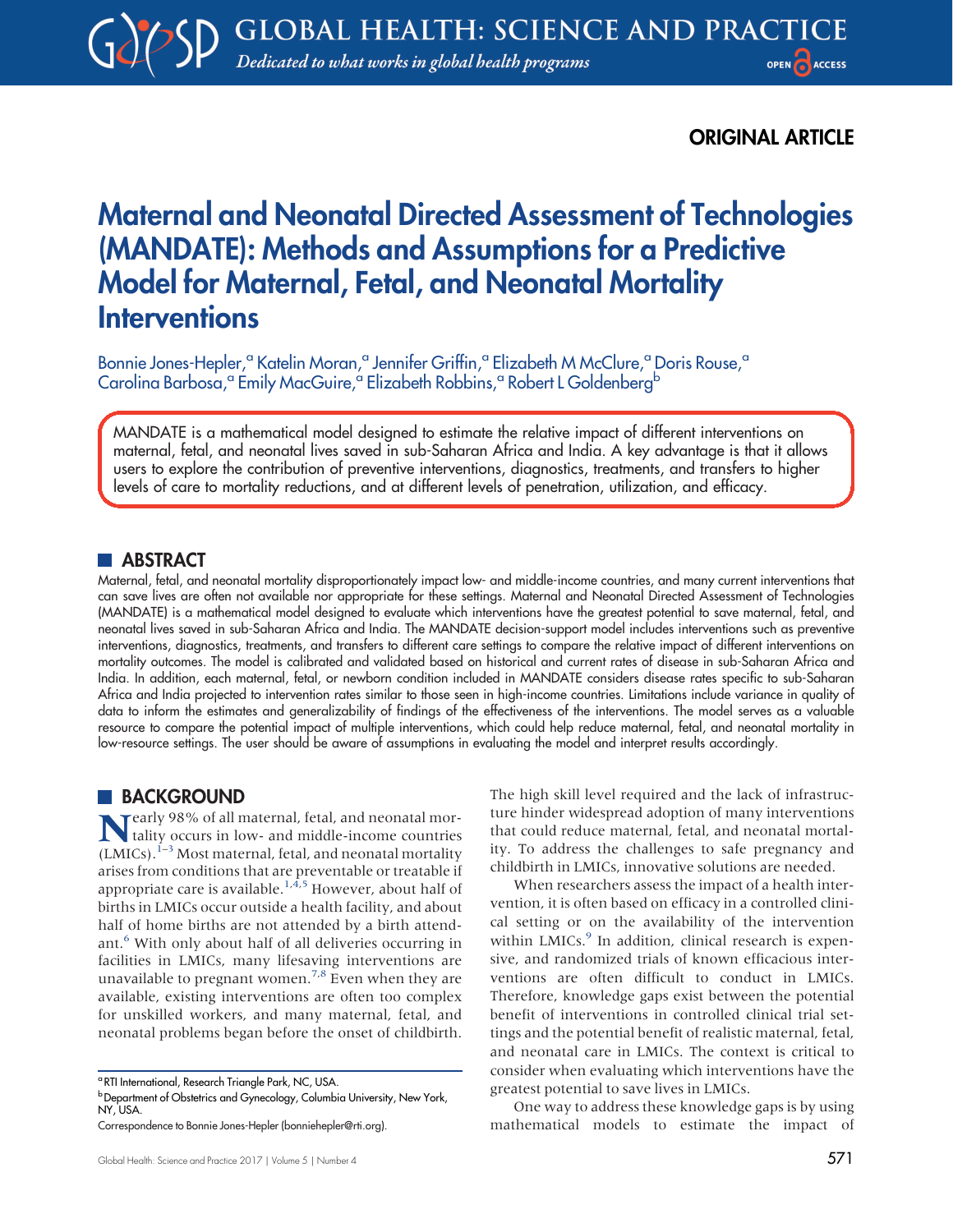Knowledge gaps exist between the potential benefit of interventions in controlled clinical trial settings and realistic care in low- and middleincome countries.

#### **MANDATE**

evaluates the major conditions that cause maternal, fetal, and neonatal mortality and the impact of interventions to prevent, diagnose, or treat each condition.

interventions in different settings. Important to interpreting model results is understanding the assumptions that inform the model as well as the limitations and uncertainty of model results. Examples of modeling considerations include the variance in quality of data to inform baseline estimates, especially for low-resource settings; the applicability of efficacy for an intervention studied in a hospital versus clinic versus home setting; the difficulties of supply chain or worker skills in LMICs; and the definition of the intervention itself (i.e., whether providing treatment also assumes that the patient was already diagnosed correctly).

Maternal and Neonatal Directed Assessment of Technologies (MANDATE) is a mathematical model that assesses the potential of individual interventions and combinations of interventions to reduce maternal, fetal, and neonatal mortality in sub-Saharan Africa and India. It is a web-based decision-support tool [\(www.mnhtech.org](http://www.mnhtech.org)) that compares the relative effect of different maternal, fetal, and neonatal interventions and provides insights on potential bottlenecks that might prevent an intervention from saving the maximum number of maternal, fetal, and neonatal lives. $9-11$  $9-11$  $9-11$ Researchers, universities, technology developers, and ministries of health could potentially use MANDATE as a tool for developing and optimizing their maternal, fetal, and neonatal interventions.

The objective of this paper is to describe the modeling methods used to develop the MANDATE model as well as the data and processes used to calibrate and validate the model. We also discuss the strengths and limitations of the MANDATE model, which may be applicable to other models.

# **METHODS FOR DEVELOPING THE** MANDATE MODEL

# Source of the Data

To collect information on maternal, fetal, and neonatal conditions and interventions, we conducted a literature review that included all literature on maternal, fetal, and newborn mortality and interventions published in English from 1980 through April 2015 in PubMed, the Cochrane Library, and the World Health Organization database, resulting in the review of 1,401 articles. Specifically, literature was reviewed that addressed maternal, fetal, and neonatal mortality rates and interventions in sub-Saharan Africa and India. Where available, Cochrane reviews were used to establish the efficacy of interventions to reduce maternal, fetal, and neonatal

mortality in LMICs. Demographic and Health Surveys data were used to estimate the availability of interventions, and United Nations reports were used to estimate the number of live births per region or country. Incidence and mortality rates from conditions affecting maternal, fetal, and neonatal health were established using journal articles that addressed all-cause mortality in  $LMICS.<sup>1-5,12-16</sup>$  $LMICS.<sup>1-5,12-16</sup>$  $LMICS.<sup>1-5,12-16</sup>$  $LMICS.<sup>1-5,12-16</sup>$  $LMICS.<sup>1-5,12-16</sup>$  $LMICS.<sup>1-5,12-16</sup>$ 

When data were unavailable from these sources, we gathered data through expert opinion, including the Global Network for Women's and Children's Health Research,<sup>[17](#page-9-3)</sup> a research network in Argentina, the Democratic Republic of the Congo, Guatemala, India, Kenya, Pakistan, and Zambia. Key citations are available for each intervention on the MANDATE website [\(www.mnhtech.org\)](http://www.mnhtech.org). Finally, a modified graph decorrelation (GraDe) algorithm was applied, which used the estimates from the highest quality sources as primary, with support from other sources where no other data were available. Key references are denoted beside each intervention on the MANDATE website, and can be seen by clicking the question mark beside each intervention.

### Modeled Conditions

MANDATE evaluates the major conditions that cause maternal, fetal, and neonatal mortality, excluding unsafe abortion, and the impact of a range of interventions to prevent, diagnose, or treat each condition. To develop the model, we first determined the conditions that have the greatest impact on maternal, fetal, and neonatal mortality in sub-Saharan Africa and India. The model includes conditions affecting maternal, fetal, and neonatal mortality and their related sub-conditions, as identified through the WHO International Classification of Diseases.

Modeled conditions associated with maternal mortality include obstructed labor, maternal infection, maternal hemorrhage, and maternal hypertensive disorders. Modeled conditions associated with stillbirth include obstructed labor, maternal hemorrhage, maternal hypertensive disorders, fetal distress, and maternal infections. Modeled neonatal conditions include infection, birth asphyxia, and preterm birth. Within each condition, sub-conditions that are attributed to each cause were also defined [\(Figure 1](#page-2-0)). Sub-conditions refer to specific etiologies of conditions; for example, maternal infection, which is the main condition, includes sepsis, syphilis, and malaria as its sub-conditions.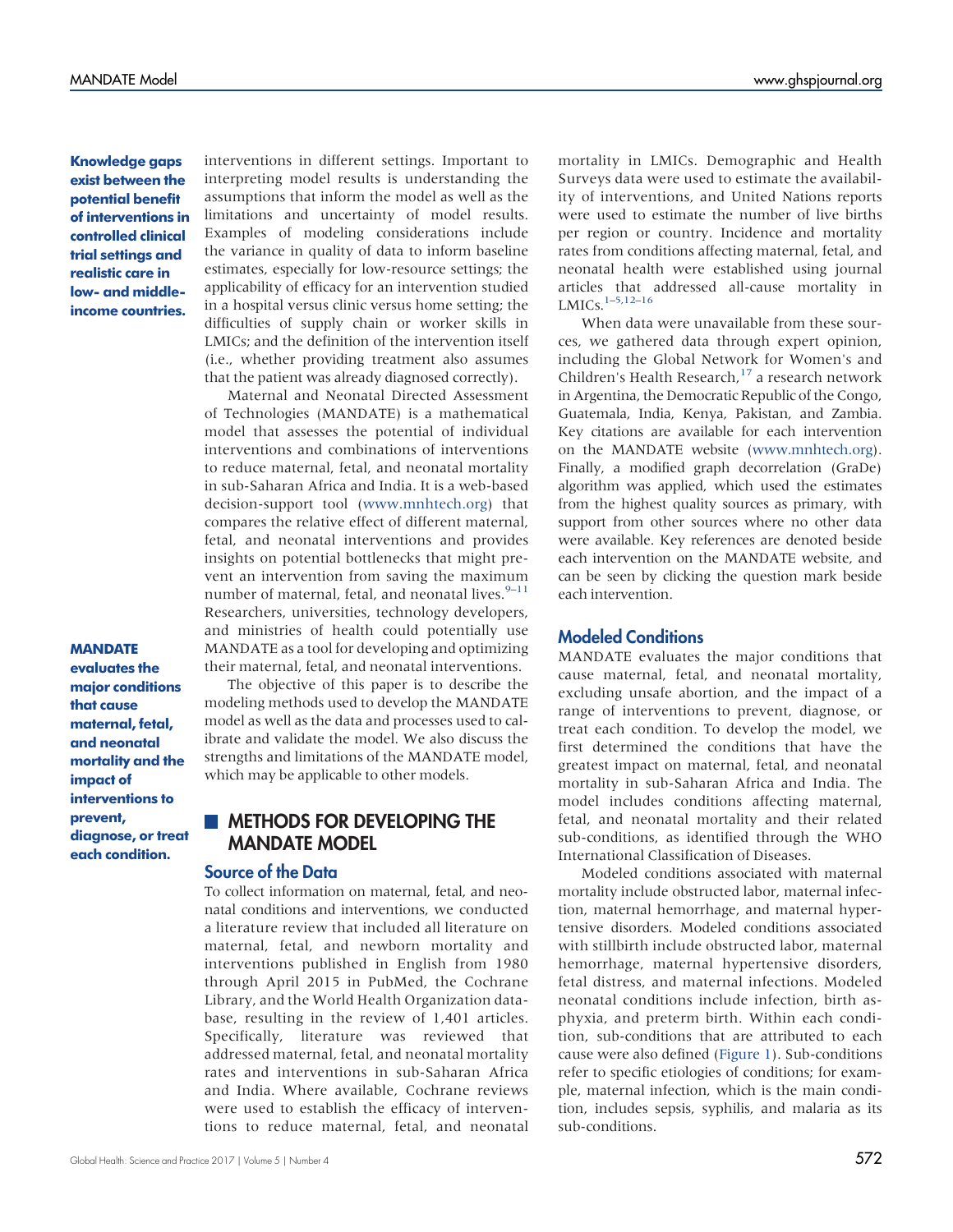<span id="page-2-0"></span>



Abbreviations: IUGR, intrauterine growth restriction; IVH, intraventricular hemorrhage; NEC, necrotizing enterocolitis; RDS, respiratory distress syndrome.

Evaluating each sub-condition allows for interventions to be applied only to the appropriate population that could benefit from the intervention. For example, even though maternal hemorrhage is often discussed as a cause of maternal mortality, hemorrhage is caused by several subconditions such as placental abruption, placenta previa, ruptured uterus, lacerations, atonic uterus, or retained placenta. Treatments for these subconditions vary. For example, with the antepartum or intrapartum hemorrhages (e.g., placental abruption, placenta previa, and ruptured uterus), clinicians need to consider the status of the fetus (i.e., alive or dead), whereas with postpartum hemorrhages the fetus will not directly benefit from maternal interventions. Similarly, if the cause of a hemorrhage is a retained placenta, suturing the cervix will not treat the underlying cause of the hemorrhage. Interventions within the model are specific to each sub-condition and are only applied to the sub-condition that they impact. The interventions in the model focus on current best practices as well as promising or emerging clinical practices.

After interventions are applied, the maternal sub-conditions are associated with rates of maternal death, fetal death, and the prevalence of a neonatal condition. Neonatal sub-conditions are associated with risk for neonatal mortality and have no impact on maternal or fetal outcomes.

### Mathematical Modeling

MANDATE is a decision tree mathematical model based on the conditions and sub-conditions [\(Figure 2\)](#page-3-0). For each of these sub-conditions, the model calculates the number of pregnancies in a particular time frame in the designated geographic region. The model is calibrated using several scenarios. First, the model's initial inputs are calibrated using historical incidence rates (e.g.,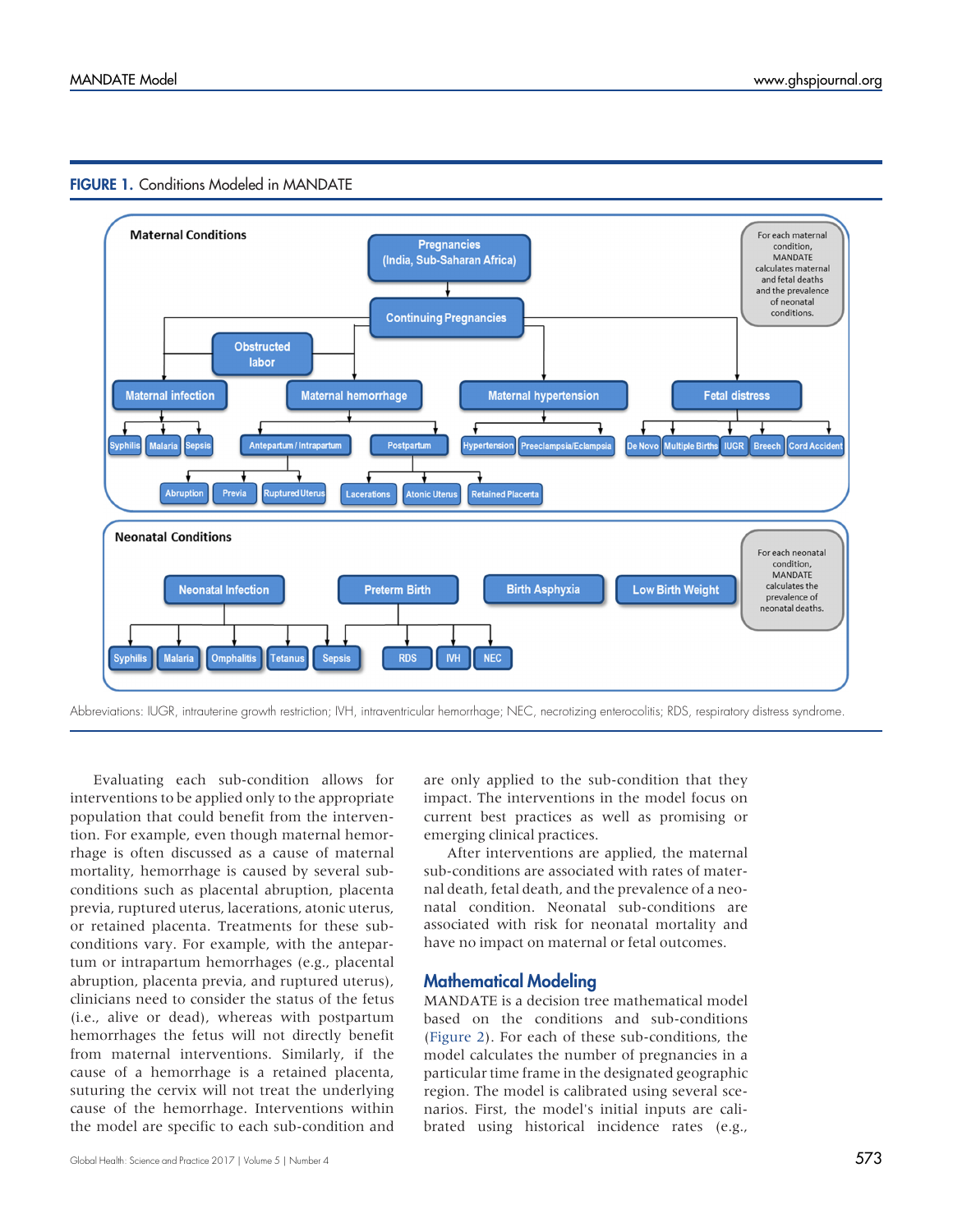#### <span id="page-3-0"></span>**FIGURE 2.** Decision Tree Modeling Methodology



\*Condition positive and negative is based on an "un-prevented" incidence rate (i.e., the proportion of the population who would get a condition if no preventive interventions were available).

incidence rates before the existence of antibiotics for the bacterial infection model, or incidence rates before the use of uterotonics or active management of the third stage of labor for hemorrhage) that assume no interventions are available in the population to determine the population at risk of having a sub-condition. Then interventions are added to prevent, diagnose, and treat maternal, fetal, and neonatal sub-conditions using baseline estimates of their availability (i.e., penetration), use when available (i.e., clinically significant/appropriate utilization), and efficacy (i.e., benefit under ideal, controlled conditions). Finally, MANDATE uses untreated case fatality rates to estimate the likelihood of mortality if no interventions are used.

# **Interventions**

The interventions included in the model to compare their relative impact consist of preventive interventions, diagnostics, treatments, and transfers to different care settings.

#### **Preventive Interventions**

A preventive intervention is defined as an intervention that reduces the incidence of a subcondition. In the model, preventive interventions decrease the number of people who develop the sub-condition. Members of the population whose condition was successfully prevented are moved from the pool of individuals with the condition to the condition-negative group. When a condition is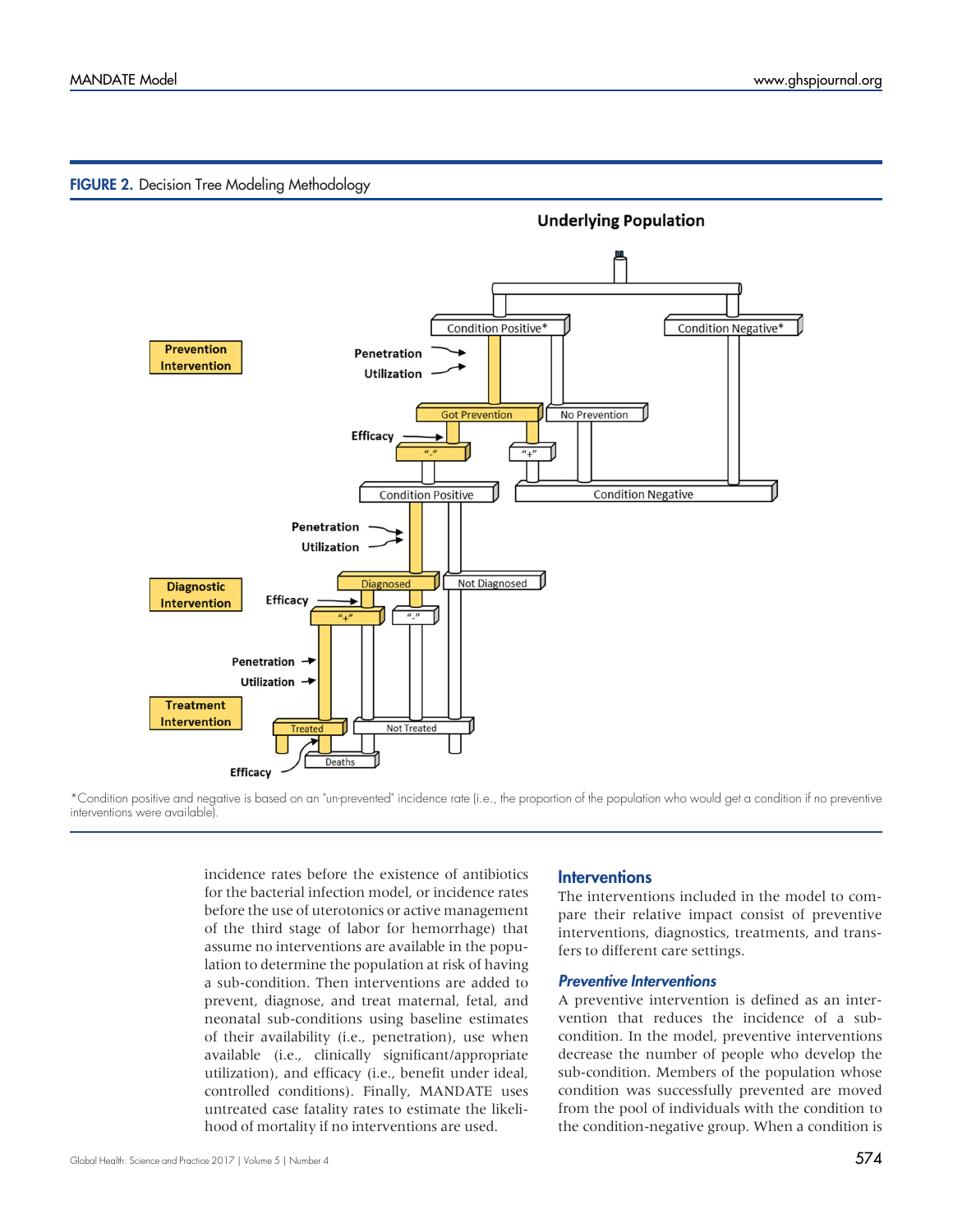successfully prevented, it no longer contributes to the risk of dying from the sub-condition in the model.

MANDATE defines diagnostics as interventions that successfully recognize or diagnose a disease status, assuming the subject is a true positive diagnosis for a particular condition. MANDATE does not allow for false positive diagnoses to receive benefit from treatment, as these individuals in actuality would receive no benefit from the treatment. The model requires a diagnosis of the condition to prompt actions such as treatment or transfer to a facility for treatment. Diagnostics typically fall into 3 categories: (1) recognition of symptoms—made by a patient or unskilled care provider; (2) clinical diagnostics—made by a skilled health care provider; or (3) technologybased diagnostics—technologies used to formally diagnose a condition.

#### **Treatments**

Treatments Treatments are defined as interventions that impact mortality among the sub-conditions; the patient must first be appropriately diagnosed to receive a treatment within the model. A treatment for a mother can also impact fetal sub-conditions or reduce the likelihood of a neonate developing a sub-condition. For example, a cesarean delivery used to treat a mother with preeclampsia may prevent the mother's mortality from preeclampsia and may also prevent fetal mortality and neonatal birth asphyxia.

Preventive interventions, diagnostics, and treatments are each evaluated using 3 constructs: penetration, utilization, and efficacy. Penetration is the availability of an intervention. Utilization is the appropriate use of an intervention. Efficacy is the ability of an intervention to successfully prevent, diagnose, or treat a given sub-condition under ideal conditions. Even though efficacy is defined in the model as constant, regardless of location where the intervention is applied, medical care and availability of interventions often varies based on level of care. These variations are captured by evaluating each intervention option (i.e., preventive interventions, diagnosis, and treatment) in 3 different settings: home, clinic, and hospital.

The setting represents where an intervention will occur, which usually corresponds to the

location of antenatal or delivery care, or, for conditions with long latency periods, where symptoms emerge. Home settings are defined by having very limited availability of skilled providers, no cesarean or surgical capabilities, and no technology-based interventions. Clinic settings are defined as having some availability of skilled providers who can provide basic obstetric and neonatal care, with no cesarean or invasive surgi-cal capabilities.<sup>[18](#page-9-4)</sup> Hospital settings are defined as having the availability of skilled providers such as nurses and physicians. Hospitals have varying degrees of emergency obstetric and neonatal care capacity, including cesarean and surgical capabilities in some hospitals.[18](#page-9-4) As such, some interventions are only available or utilized in the clinic or hospital settings. By explicitly modeling the differences in the availability (penetration) and utilization of interventions in home, clinic, and hospital settings, the MANDATE model calculates the differences in mortality by care in different settings.

Transfers are captured in MANDATE as the ability of pregnant women and neonates to move from one setting to another for care. For example, a diagnosis in a home setting might increase the proportion of patients who transfer to a different care setting, such as a clinic or hospital, for additional intervention.

The model allows for more than one preventive intervention, diagnostic, or treatment to be available at the same time for any specific sub-condition. In this case, we have assessed whether the interventions can be given independently or if they are dependent (e.g., one intervention must be given before the second intervention). To address the model's ability to assess multiple interventions at once, the MANDATE model uses the modeling concepts of lines and layers.

The concept of a "line of intervention" refers to any intervention that is given based on previous interventions that were tried and failed (i.e., the sub-condition was not successfully prevented, diagnosed, or treated). For example, if a newborn was given oxygen for respiratory distress syndrome, and oxygen was not sufficient, then a more advanced treatment, such as ventilation, could be given next. Technologies that must be given in a specific order and are dependent on other interventions being offered first are called **home, clinic, and** "lines of intervention."

The model allows for more than one preventive intervention, diagnostic, or treatment to be available at the same time for any specific subcondition.

The variance in medical care and availability of interventions is captured by evaluating each intervention option in 3 different settings: hospital.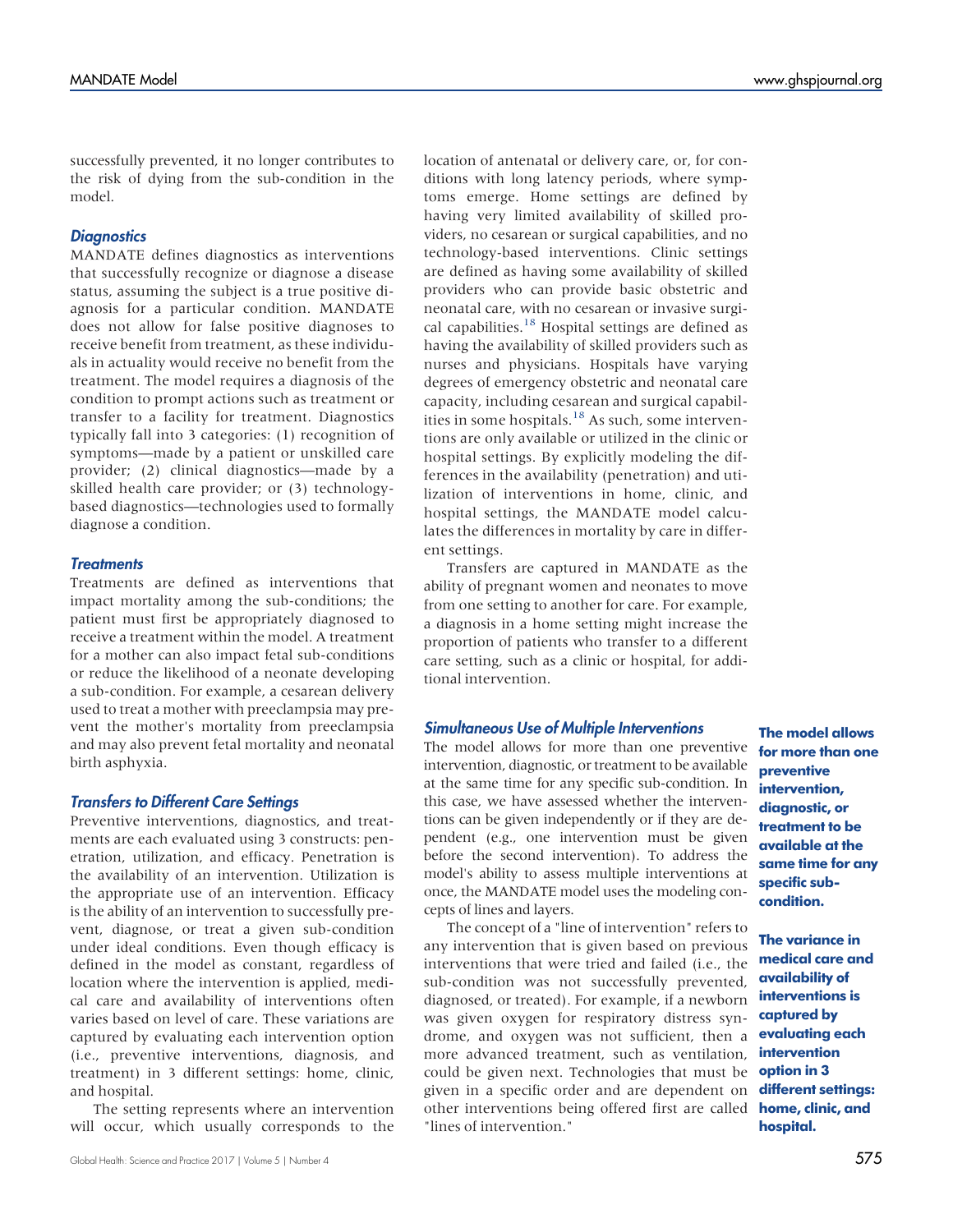Interventions that are not dependent on any other technology are defined as "layered interventions." In this case, it does not matter if any other preventive intervention, diagnosis, or treatment is being offered at the same time, and the order in which those interventions are modeled is not relevant. An example is the use of bimanual uterine massage and the use of uterotonics, such as oxytocin, to prevent atonic uterus. Using one of these interventions does not preclude the use of the other, nor does the order in which they are used depend on the other.

MANDATE also accounts for interventions that can be given only once or at specific times based on different interventions. For example, a woman who receives a cesarean delivery cannot receive a cesarean delivery twice for the same pregnancy. However, some interventions can be given multiple times and have different benefits based on the timing of the intervention. One example is the use of oxytocin. Oxytocin helps prevent and treat hemorrhage by contracting the uterus. It can be used as a preventive intervention and as a treatment, so using oxytocin twice on the same mother at different points in her care is allowable in MANDATE.

### Validation and Calibration

Every sub-condition within MANDATE was validated and calibrated by running a minimum of 4 scenarios:

- 1. No intervention based on literature about the natural course of disease or the known course of disease before modern interventions
- 2. Current-care intervention that reflects current intervention rates in sub-Saharan Africa or India
- 3. Intervention rates in high-income countries
- 4. Change(s)-in-care rates for each intervention in the model

The no-intervention scenario uses historical disease rates to evaluate how many women, fetuses, or newborns died from each subcondition before interventions became available. For example, when calibrating the sepsis models, we used historical disease rates from the early 1900s, before the advent of antibiotics. Similar historical data were used for each sub-condition.

Each model was validated by estimating the number of maternal, fetal, and neonatal deaths resulting from each condition with treatments that are currently available in sub-Saharan Africa and India. Input data for penetration, utilization, and efficacy of each intervention in each care setting were based on estimates of current rates of intervention in sub-Saharan Africa and India. The aggregate outputs result in mortality rates that reflect the current total mortality in sub-Saharan Africa and India, adjusted for mortality causes not included in the model.

Next, the models had data inputs for penetration, utilization, and efficacy in care settings reflective of where care is sought in high-income countries. (Efficacy remained constant because efficacy by definition is the clinical benefit under ideal conditions.) When interventions in MANDATE are improved to the standard of care provided in high-income countries, the mortality for each condition declines to levels consistent with mortality rates in high-income countries.

The final scenarios were specific to each intervention in the model. Each condition was also evaluated using a high estimate and low estimate for expected mortality as well as a high and low estimate for penetration, utilization, and efficacy for each intervention. The results of these scenarios needed to be logical and appropriately scaled when compared with the no-intervention and high-income countries scenarios. These scenarios were validated by experts in the field of maternal, fetal, and neonatal mortality in LMICs.<sup>[9](#page-8-7)-[11,](#page-9-0)[19](#page-9-5)-[21](#page-9-6)</sup>

# **DISCUSSION**

No model can provide a comprehensive understanding of maternal, fetal, and neonatal mortality alone, and MANDATE is just one of many resources available to analyze interventions in LMIC settings. When assumptions are understood and models are used judiciously, models can provide unique insights to contribute to improvements in maternal, fetal, and neonatal mortality. Therefore, it is important to acknowledge complementary resources available to support critical decisions about maternal, fetal, and neonatal interventions.

One complementary resource is the Lives Saved Tool (LiST), a free software-based tool (part of the Spectrum suite of tools) that estimates mortality averted due to maternal and child health interventions.<sup>[19,](#page-9-5)[20](#page-9-7)</sup> Originally funded by the Bill & Melinda Gates Foundation and the United Nations Children's Fund (UNICEF), LiST is widely used by the global maternal and child health community to advocate for needed interventions in LMICs. The model also includes modules on HIV/AIDS and family planning interventions, and has

Each model was validated by estimating the number of maternal, fetal, and neonatal deaths resulting from each condition with treatments that are currently available in sub-Saharan Africa and India.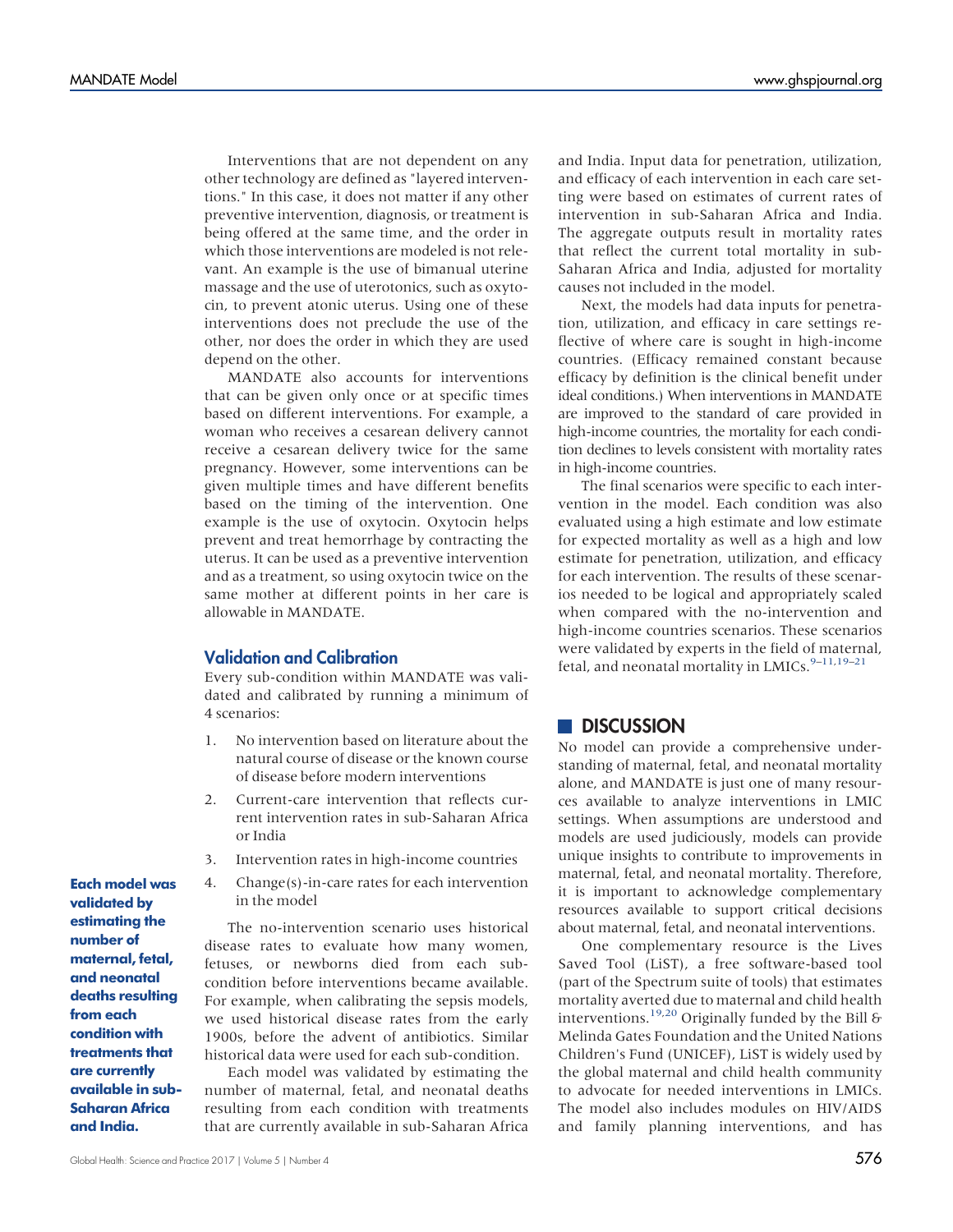|                                 | <b>LiST</b>                                                                                                                                                                                                      | <b>MANDATE</b>                                                                                                                                                                             |
|---------------------------------|------------------------------------------------------------------------------------------------------------------------------------------------------------------------------------------------------------------|--------------------------------------------------------------------------------------------------------------------------------------------------------------------------------------------|
| <b>Purpose</b>                  | A Microsoft Windows-based software tool used to<br>model the impact of scaling up health interventions<br>aimed at reducing mortality and morbidity in moth-<br>ers, newborns, and children under 5 years of age | A web-based, mathematical model designed to<br>estimate maternal, fetal, and neonatal lives saved<br>in sub-Saharan Africa and India                                                       |
| <b>Conditions Included</b>      | Maternal, fetal, newborn, and child health interven-<br>tions; malaria interventions; and HIV/AIDS<br>interventions                                                                                              | Maternal, fetal, and neonatal health interventions,<br>excluding HIV/AIDS; malaria is only evaluated<br>based on deaths directly attributable to malaria                                   |
| <b>Condition Specificity</b>    | Condition level                                                                                                                                                                                                  | Condition and sub-condition level                                                                                                                                                          |
| <b>Intervention Specificity</b> | Sometimes packages interventions (e.g., active<br>management of the third stage of labor)                                                                                                                        | Generally unpackages interventions to focus on a<br>specific component of an intervention (e.g., oxyto-<br>cin, uterine massage, types of diagnostics)                                     |
| <b>Intervention Constructs</b>  | Coverage, effectiveness; rates available for some<br>interventions by setting, dependent on topic                                                                                                                | Penetration, utilization, efficacy, and transfer<br>between care settings; rates available for each<br>intervention by setting                                                             |
| <b>Type of Software</b>         | Spectrum software package                                                                                                                                                                                        | Web-based                                                                                                                                                                                  |
| <b>Training and Tutorials</b>   | User manual, online tutorials, webinars, and techni-<br>cal assistance                                                                                                                                           | Online 15-minute tutorial and technical assistance                                                                                                                                         |
| <b>Cost to Use</b>              | Free                                                                                                                                                                                                             | Free                                                                                                                                                                                       |
| <b>Outputs</b>                  | Number of maternal and child (up to 5 years)<br>deaths, mortality rates/ratios, deaths averted, inter-<br>mediate outcomes (e.g., stunting, breastfeeding),<br>and single- and multiple-country scenarios        | Number of maternal, fetal, and newborn (up to 28<br>days) deaths, deaths averted, cases averted (e.g.,<br>postpartum hemorrhage, eclampsia), and single-<br>and multiple-country scenarios |

# <span id="page-6-0"></span>TABLE. Similarities and Differences Between LiST and MANDATE

Abbreviations: LiST, Lives Saved Tool; MANDATE, Maternal and Neonatal Directed Assessment of Technologies.

proven itself an important resource for the global health community.

There are several similarities and differences between LiST and MANDATE that are noted in the [Table](#page-6-0). [20](#page-9-7) While both models contribute to the body of knowledge about how to intervene in LMICs, we believe that any user of a model should understand the underlying assumptions, strengths, and limitations of that model, and use model estimates as a contributing piece of evidence for optimizing interventions in LMICs.

One of best ways to understand the differences between the 2 models is to consider a case example, such as providing broader coverage of magnesium sulfate (MgSO<sub>4</sub>) in sub-Saharan Africa to treat preeclampsia. Using LiST's model for 2012, we aggregated all countries in sub-Saharan Africa to examine the impact of adding 100% coverage (i.e., similar to MANDATE's availability times penetration) of  $MgSO<sub>4</sub>$  in settings with skilled providers compared with sub-Saharan Africa's baseline coverage of MgSO<sub>4</sub>. LiST assumes that the efficacy of  $MgSO<sub>4</sub>$  prevents mortality, and therefore,  $MgSO<sub>4</sub>$  is a potentially lifesaving treatment. In this scenario, perfect access to and use of MgSO<sub>4</sub> in settings with skilled providers (i.e., hospitals and clinics) in sub-Saharan Africa would result in approximately 10,000 maternal lives saved in 2012 as estimated by LiST. When the same analysis is done using the current data version of MANDATE (online model version 1.1.81, data version 1.1.122), with  $MgSO<sub>4</sub>$ penetration and utilization of 100% in clinic and hospital settings, MANDATE estimates that only a little over 700 lives would be saved with the addition of  $MgSO<sub>4</sub>$  to all care settings. To understand the differences between the 2 estimates, it is necessary to know the differences in methodologies and assumptions.

Building on a previous MANDATE analysis, we conducted an abbreviated series of analyses using the current data version of MANDATE to understand better the difference in estimated lives saved between the 2 models with the use of  $MgSO_4$ .<sup>[21](#page-9-6)</sup> The first critical difference is to understand that in MANDATE, the assumption is that MgSO4 does not directly prevent mortality, whereas with LiST the efficacy applied to  $MgSO<sub>4</sub>$ is to prevent mortality. Instead, MANDATE models the efficacy of MgSO<sub>4</sub> to prevent seizures and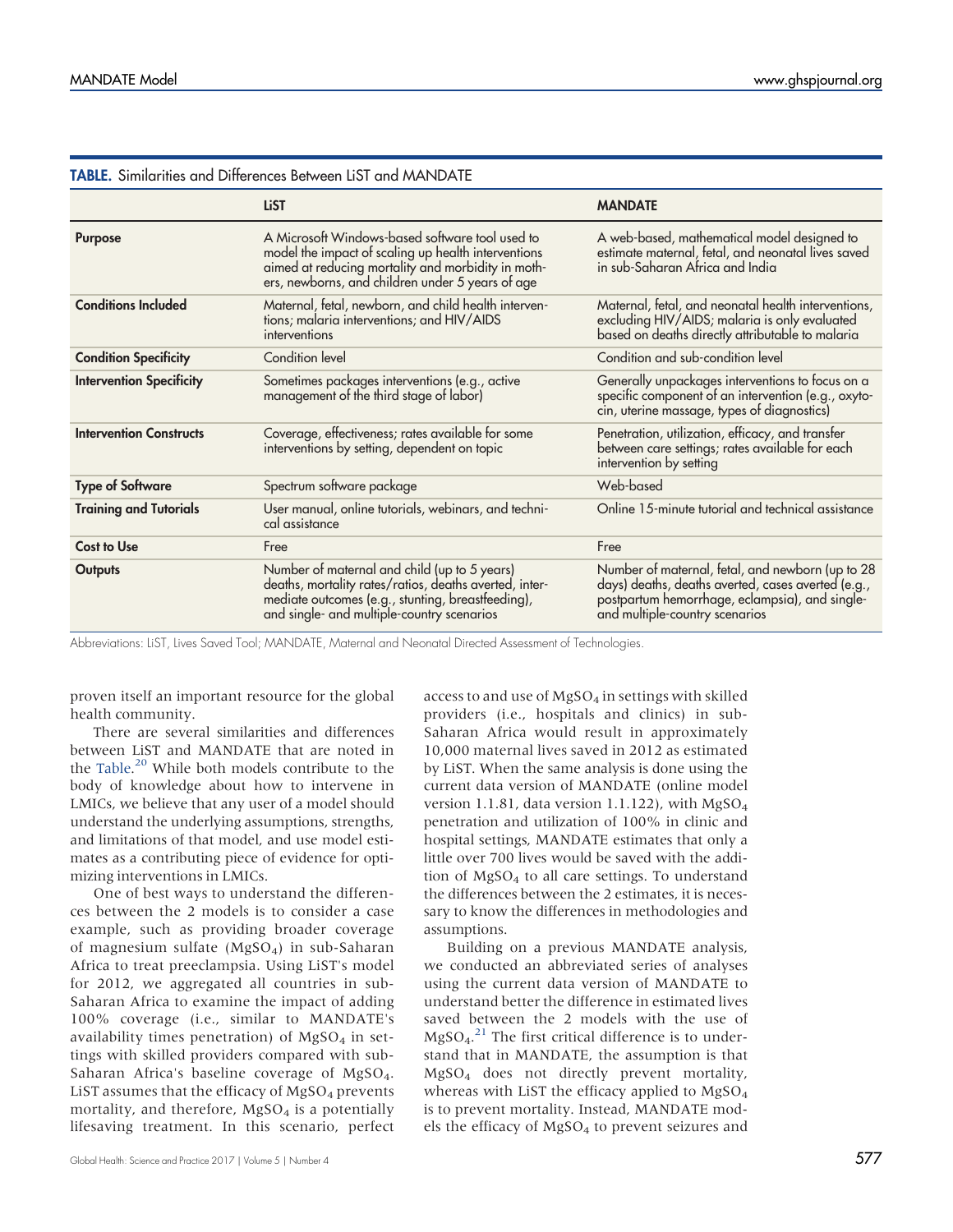MANDATE allows the user to explore each component that contributes to reduction in mortality at different levels of penetration, utilization, and efficacy.

recurrent seizures. Another critical difference is that MANDATE does not assume diagnosis is available to each  $MgSO<sub>4</sub>$  recipient. While we understand that MgSO<sub>4</sub> would not be given if a diagnosis had not been made, we also feel that diagnosis is often a complex step toward getting appropriate treatment, and it cannot be taken for granted as a step toward providing safer pregnancies and childbirth in LMICs. If we assume that diagnosis were available to and used (e.g., provided) by every pregnant woman and  $MgSO<sub>4</sub>$  was given when appropriate, MANDATE estimates that approximately 7,500 maternal lives would be saved. Building on this analysis, we could also use MANDATE to estimate lives saved with the assumption that all women were diagnosed and all women were given access to a cesarean delivery or induction if they are given MgSO4, and that all women in need of  $MgSO<sub>4</sub>$  receive it. In this scenario, MANDATE estimates that approximately 10,000 maternal lives would be saved. Finally, we could consider a scenario where all women were diagnosed, transferred to an appropriate care setting, provided MgSO<sub>4</sub> and cesarean delivery or induction, and then we would see mortality decline from approximately 17,000 maternal deaths per year to approximately 5,000 deaths per year, which means that just over 12,000 maternal lives would be saved by this scenario.

This example illustrates some of the important differences between the LiST and MANDATE approaches (e.g., diagnosis assumptions and transfer assumptions), and highlights the importance of understanding the underlying assumptions used for any modeling. Both models start with similar assumptions regarding the population of pregnancies (using the United Nations data).

LiST allows the user to scale up coverage of the known intervention (in this case  $MgSO<sub>4</sub>$ ) with use in currently acceptable settings (e.g., health facilities with skilled providers). The LiST model with  $MgSO<sub>4</sub>$  assumes that everyone who gets  $MgSO<sub>4</sub>$ and has preeclampsia/eclampsia could be diagnosed, and that  $MgSO<sub>4</sub>$  (rather than induction or cesarean delivery) prevents death directly, regardless of whether the mother receives an emergent or emergency delivery. Thus, even though LiST allows the user to estimate the impact of scaling up the use of MgSO4, LiST also assumes the supporting interventions (e.g., diagnoses and treatment options) are available. In doing this, the assessment of the impact of  $MgSO<sub>4</sub>$  by LiST on lives saved focuses on the overall outcome of MgSO4 and assumes that the complex steps

MANDATE allows the user to further explore each of the components that contribute to reduction in mortality (e.g., diagnostics, facility care, access to cesarean delivery and labor induction, and transfers, in addition to  $MgSO<sub>4</sub>$  and to explore each of these at different levels of penetration, utilization, and efficacy.

We see that when all of the coverage is provided, MANDATE and LiST have similar reductions in maternal mortality, and both provide valuable insights to the lifesaving abilities of MgSO4. However, MANDATE also highlights the important interactions between  $MgSO<sub>4</sub>$  and other needed steps for maternal care, including diagnosis, transfer between care settings, and treatment capabilities.

#### Limitations of MANDATE

As with all models, MANDATE has a defined scope and includes simplifying assumptions. Limitations relate to either scope or data availability. The scope of MANDATE is limited to 2 geographic regions, sub-Saharan Africa and India. The base assumptions regarding a condition's incidence and intervention penetration and utilization are at the continent level for sub-Saharan Africa and at the country level for India. These numbers can be modified by the user if more accurate information or country-specific data are available; however, literature does not currently provide sufficient data to support country-specific data for every modeling assumption. Though incidence, penetration, utilization, and efficacy are not reflective of each country's specific conditions, the proportion of the population flowing through the model may be restricted to the country level in sub-Saharan Africa (e.g., Ethiopia) and state level in India (e.g., Uttar Pradesh). In addition, a user has the ability to modify assumptions online as long as they disclose the rationale for their modifications.

Data availability and data concordance were a challenge for the MANDATE model. Although we searched the peer-reviewed literature, gray literature, and data from sub-Saharan Africa and India, substantial gaps in the data remain. These gaps reflect the relative scarcity of data regarding disease burden and interventions in LMICs. Further, MANDATE is not a stochastic model and does not account for random variation in population flows through the decision tree; this limitation is primarily due to the lack of data to appropriately calibrate a stochastic model. In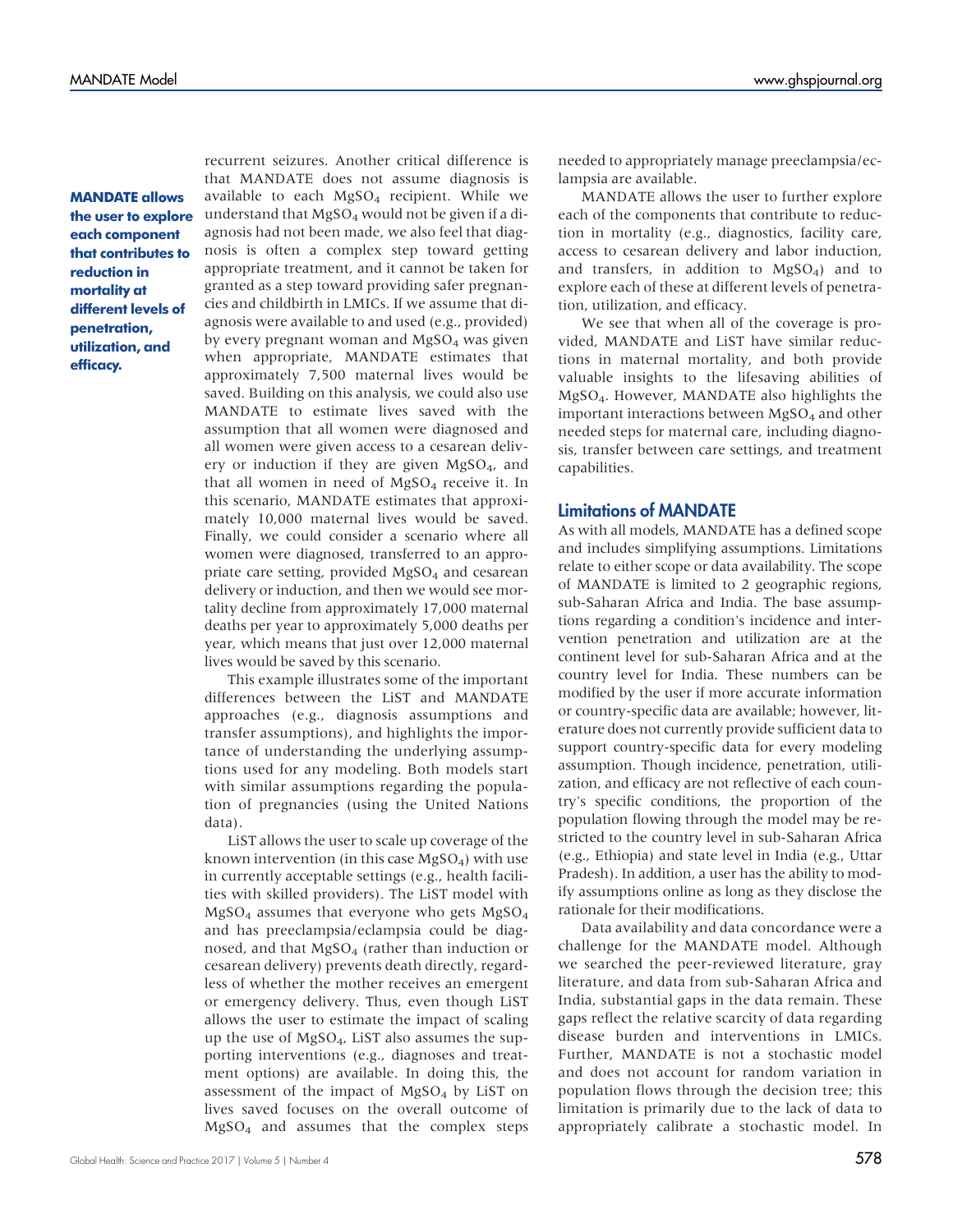addition, some conditions may appear to result in rates of mortality that are lower than rates reported by some experts in that field; however, estimates are calibrated based on global estimates of mortality that consider all causes of mortality together.<sup>[1,](#page-8-0)[2,](#page-8-8)[4,](#page-8-2)[14](#page-9-8)-[16](#page-9-2)</sup>

We attempted to mitigate data availability issues by using expert clinical opinions and data from RTI International, gathered through the Global Network for Women's and Children's Health Research.<sup>[17](#page-9-3)</sup> Further, we sought to be transparent about the data availability by embedding critical references for each intervention within the online model. In addition, the model allows a user to change the baseline estimates if they are privy to more accurate local data estimates.

MANDATE also requires rigorous data maintenance to ensure updated estimates for penetration, utilization, and efficacy, and without support to update data, the model will be obsolete within a few years.

MANDATE is currently limited to sub-conditions that directly account for the predominance of maternal, fetal, and neonatal mortality. Comorbidities are not modeled in MANDATE, including HIV/AIDS, which is known to have important impacts on many of the modeled conditions. The technologies included in MANDATE are limited to those that (1) focus on preventing maternal, fetal, and neonatal mortality, and (2) are currently part of clinical standard of care or are highly visible, promising interventions.

Finally, we would like to emphasize that the lessons derived from modeling are limited by the extent to which the user understands, accounts for, and respects the limitations of the underlying modeling assumptions. There is always a risk that inappropriate use of a model can result in the over- or underestimation of the potential impact of an intervention. However, when used thoughtfully, models serve as a useful tool to guide conversations, thoughts, or advocacy around specific interventions.

# **CONCLUSIONS**

MANDATE is the only model that evaluates maternal, fetal, and neonatal conditions and sub-conditions resulting in mortality. Further, MANDATE considers care settings, transfers to facilities for further interventions, and the impact of maternal conditions on fetal and neonatal outcomes. MANDATE is an important decisionmaking model that the global maternal and child health community can use to assess the relative

impact of interventions on maternal, fetal, and neonatal mortality. In countries with limited resources, it is critical to identify and pursue interventions that can most effectively prevent maternal, fetal, and neonatal mortality. MANDATE can serve as a resource to determine the relative benefit of many potential interventions for maternal, fetal, and neonatal mortality in sub-Saharan Africa and India.

Acknowledgments: This study was funded through a grant from the Bill & Melinda Gates Foundation to RTI International for Maternal and Neonatal Directed Assessment of Technologies (MANDATE).

Funding: Bill & Melinda Gates Foundation.

Competing Interests: None declared.

#### **REFERENCES**

- <span id="page-8-0"></span>1. Black RE, Cousens S, Johnson HL, et al; Child Health Epidemiology Reference Group of WHO and UNICEF. Global, regional, and national causes of child mortality in 2008: a systematic analysis. Lancet. 2010;375(9730):1969–1987. [CrossRef.](https://doi.org/10.1016/S0140-6736(10)60549-1) [Medline](http://www.ncbi.nlm.nih.gov/pubmed/20466419/)
- <span id="page-8-8"></span>2. Khan KS, Wojdyla D, Say L, Gülmezoglu AM, Van Look PFA. WHO analysis of causes of maternal death: a systematic review. Lancet. 2006;367(9516):1066–1074. [CrossRef.](https://doi.org/10.1016/S0140-6736(06)68397-9) [Medline](http://www.ncbi.nlm.nih.gov/pubmed/16581405)
- <span id="page-8-1"></span>3. Lee ACC, Katz J, Blencowe H, et al; CHERG SGA-Preterm Birth Working Group. National and regional estimates of term and preterm babies born small for gestational age in 138 low-income and middle-income countries in 2010. Lancet Glob Health. 2013;1(1): e26–e36. [CrossRef.](https://doi.org/10.1016/S2214-109X(13)70006-8) [Medline](http://www.ncbi.nlm.nih.gov/pubmed/25103583)
- <span id="page-8-2"></span>4. Liu L, Johnson HL, Cousens S, et al; Child Health Epidemiology Reference Group of WHO and UNICEF. Global, regional, and national causes of child mortality: an updated systematic analysis for 2010 with time trends since 2000. Lancet. 2012;379(9832):2151– 2161. [CrossRef](https://doi.org/10.1016/S0140-6736(12)60560-1). [Medline](http://www.ncbi.nlm.nih.gov/pubmed/22579125)
- <span id="page-8-3"></span>5. Ronsmans C, Graham WJ; Lancet Maternal Survival Series steering group. Maternal mortality: who, when, where, and why. Lancet. 2006;368(9542):1189–1200. [CrossRef.](https://doi.org/10.1016/S0140-6736(06)69380-X) [Medline](http://www.ncbi.nlm.nih.gov/pubmed/17011946)
- <span id="page-8-4"></span>6. Montagu D, Yamey G, Visconti A, Harding A, Yoong J. Where do poor women in developing countries give birth? A multi-country analysis of demographic and health survey data. PLoS One. 2011; 6(2):e17155. [CrossRef.](https://doi.org/10.1371/journal.pone.0017155) [Medline](http://www.ncbi.nlm.nih.gov/pubmed/21386886)
- <span id="page-8-5"></span>7. Crowe S, Utley M, Costello A, Pagel C. How many births in sub-Saharan Africa and South Asia will not be attended by a skilled birth attendant between 2011 and 2015? BMC Pregnancy Childbirth. 2012;12(1):4. [CrossRef](https://doi.org/10.1186/1471-2393-12-4). [Medline](http://www.ncbi.nlm.nih.gov/pubmed/22251749)
- <span id="page-8-6"></span>8. World Health Organization (WHO); United Nations Population Fund (UNFPA); TheWorld Bank; United Nations Population Division. Trends in Maternal Mortality: 1990 to 2013. Estimates by WHO, UNICEF, UNFPA, The World Bank and the United Nations Population Division. Geneva: WHO; 2014. [http://www.who.int/](http://www.who.int/reproductivehealth/publications/monitoring/maternal-mortality-2013/en/) [reproductivehealth/publications/monitoring/maternal-mortality-](http://www.who.int/reproductivehealth/publications/monitoring/maternal-mortality-2013/en/)[2013/en/](http://www.who.int/reproductivehealth/publications/monitoring/maternal-mortality-2013/en/). Accessed November 9, 2017.
- <span id="page-8-7"></span>9. McClure EM, Rouse DJ, MacGuire ER, et al. The MANDATE model for evaluating interventions to reduce postpartum hemorrhage. Int J Gynaecol Obstet. 2013;121(1):5–9. [CrossRef.](https://doi.org/10.1016/j.ijgo.2012.10.030) [Medline](http://www.ncbi.nlm.nih.gov/pubmed/23313144)
- 10. Goldenberg RL, McClure EM, MacGuire ER, Kamath BD, Jobe AH. Lessons for low-income regions following the reduction in hypertension-related maternal mortality in high-income countries. Int J Gynaecol Obstet. 2011;113(2):91–95. [CrossRef.](https://doi.org/10.1016/j.ijgo.2011.01.002) [Medline](http://www.ncbi.nlm.nih.gov/pubmed/21349517)

MANDATE is the only model that evaluates maternal, fetal, and neonatal conditions and sub-conditions resulting in mortality.